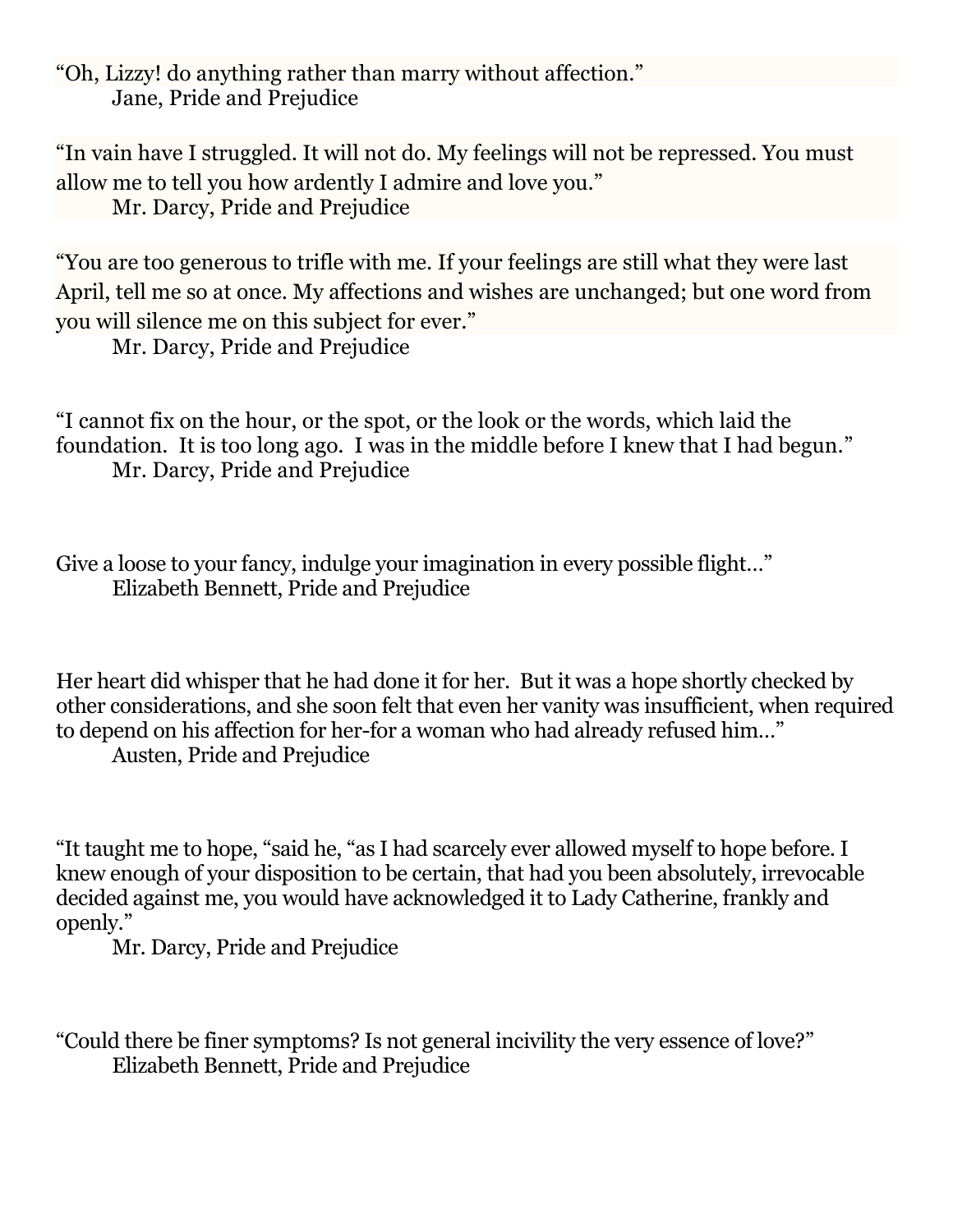"A lady's imagination is very rapid; it jumps from admiration to love, from love to matrimony in a moment."

Mr. Darcy, Pride and Prejudice

"To be fond of dancing was a certain step towards falling in love." Austen, Pride and Prejudice

"Give him a book, and he will read all day long." Charles Musgrove, [Persuasion](https://www.amazon.com/gp/product/1548568201?ie=UTF8&tag=bustlebooks-20&camp=1789&linkCode=xm2&creativeASIN=1548568201)

"A man does not recover from such a devotion of the heart to such a woman! He ought not; he does not."

Captain Wentworth, Persuasion

"I can listen no longer in silence. I must speak to you by such means as are within my reach. You pierce my soul. I am half agony, half hope. Tell me not that I am too late, that such precious feelings are gone forever. I offer myself to you again with a heart even more your own…I have loved none but you."

Captain Wentworth, Persuasion

"Friendship is certainly the finest balm for the pangs of disappointed love." Austen, Northanger Abbey

"There is nothing I would not do for those who are really my friends. I have no notion of loving people by halves; it is not my nature."

Isabella Thorpe, Northanger Abbey

"…man has the advantage of choice, woman only the power of refusal…" Henry Tilney, Northanger Abbey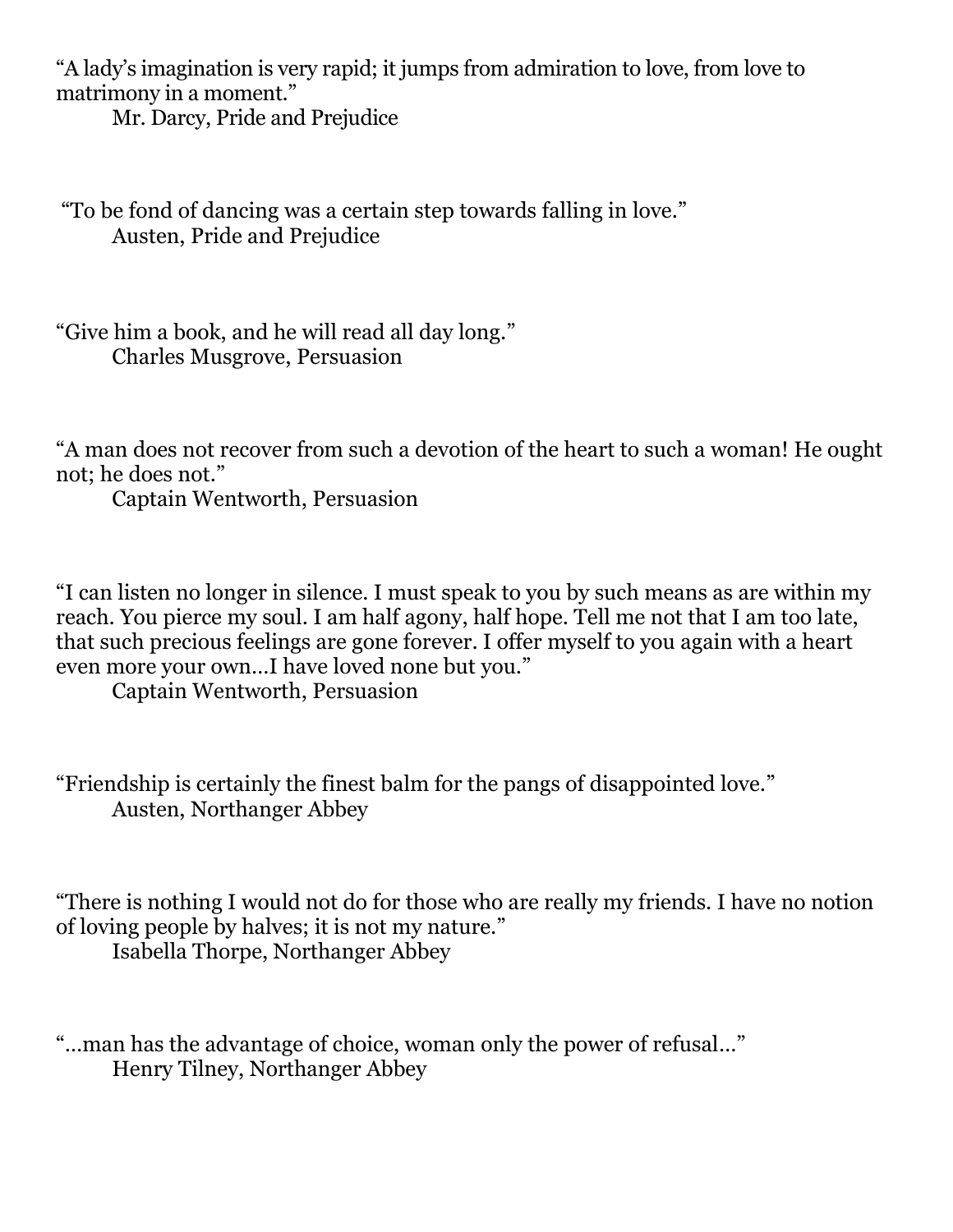"I do not attempt to deny, "said she, "that I think very highly of him-that I greatly esteem that I like him."

Elinor, Sense and Sensibility

"Marianne could never love by halves; and her whole heart became, in time, as much devoted to her husband, as it had once been to Willoughby." Austen, Sense and Sensibility

"It is not time or opportunity that is to determine intimacy;-it is disposition alone. Seven years would be insufficient to make some people acquainted with each other, and seven days are more than enough for others." Marianne, Sense and Sensibility

"If I could but know his heart, everything would become easy." Marianne, Sense and Sensibility

"Know your own happiness. You want nothing but patience-or give it a more fascinating name, call it hope."

Mrs. Henry Dashwood, Sense and Sensibility

"If I loved you less, I might be able to talk about it more." Mr. Knightley, Emma

"A woman is not to marry a man merely because she is asked, or because he is attached to her, and can write a tolerable letter."

Emma Woodhouse, Emma

"Why was it so much worse that Harriet should be in love with Mr Knightley than Frank Churchill? Why was the evil so dreadfully increased by Harriet's having some hope of a return? It darted through her with the speed of an arrow that MrKnighley must marry no one but herself!"

Austen, Emma